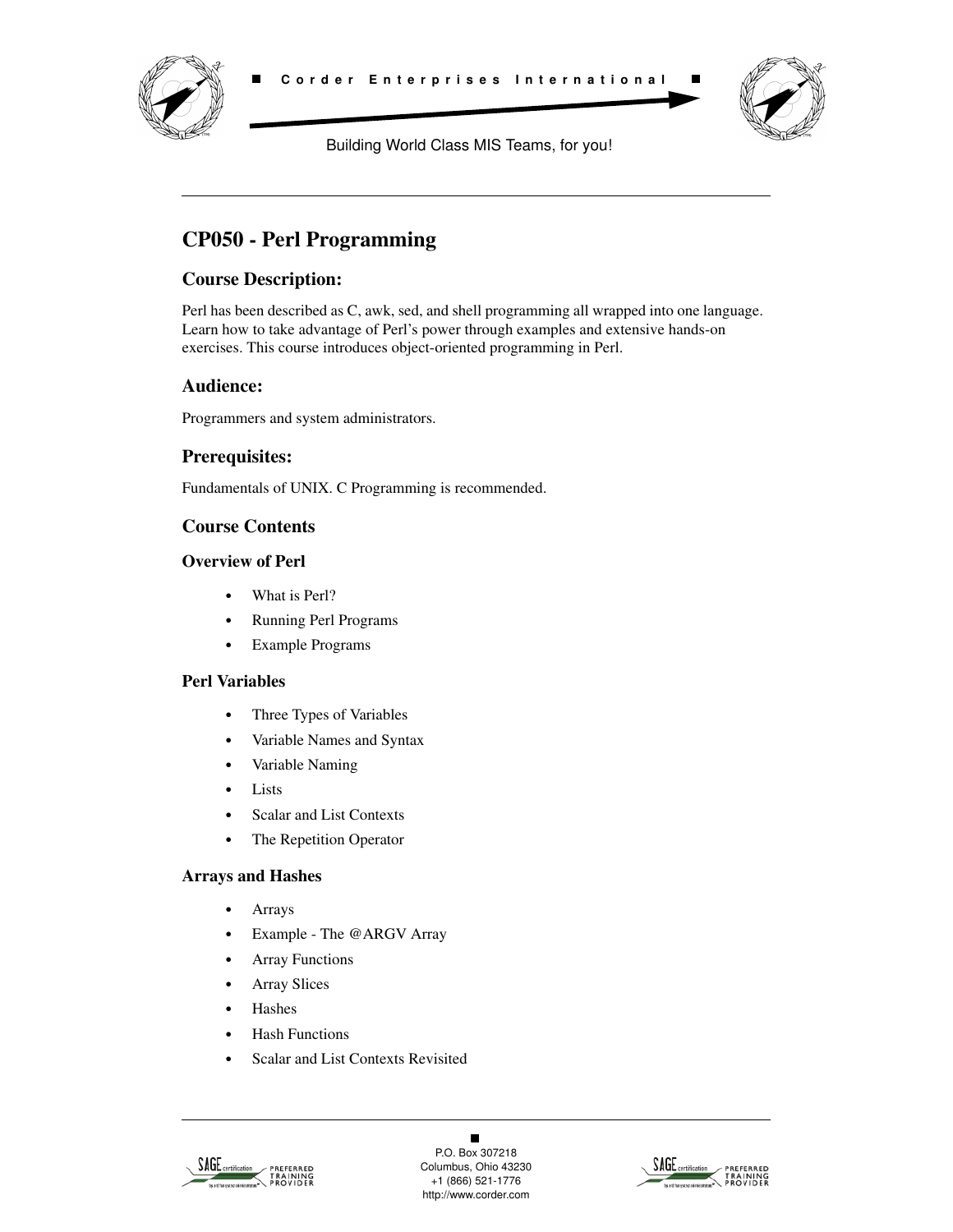#### **I/O: Input Operations and File I/O Filehandles**

- **•** The open Function
- The Input Operator <>
- **•** Default Input Operator
- **•** The print Function
- **•** File Operation Functions
- **•** Reading Directories

#### **Operators**

- **•** Perl operators
- **•** Operators, Functions and Precedence
- **•** File Test Operators
- **•** Assignment Operator Notations
- **•** The Range Operator
- **•** Quotation Operators
- **•** Pattern Matching Operators

#### **Flow Control**

- **•** Simple Statements
- **•** Simple Statement Modifiers
- **•** Compound Statements
- **•** The next, last and redo Statements
- **•** The for Loop
- **•** The foreach Loop

#### **Regular Expressions**

- **•** Pattern Matching Overview
- **•** The Substitution Operator
- **•** Regular Expressions
- **•** Special Characters
- Quantifiers  $(*, +, ?, \{\})$
- Assertions  $(^\wedge, \, \mathcal{S}, \, \mathcal{b}, \, \mathcal{b})$



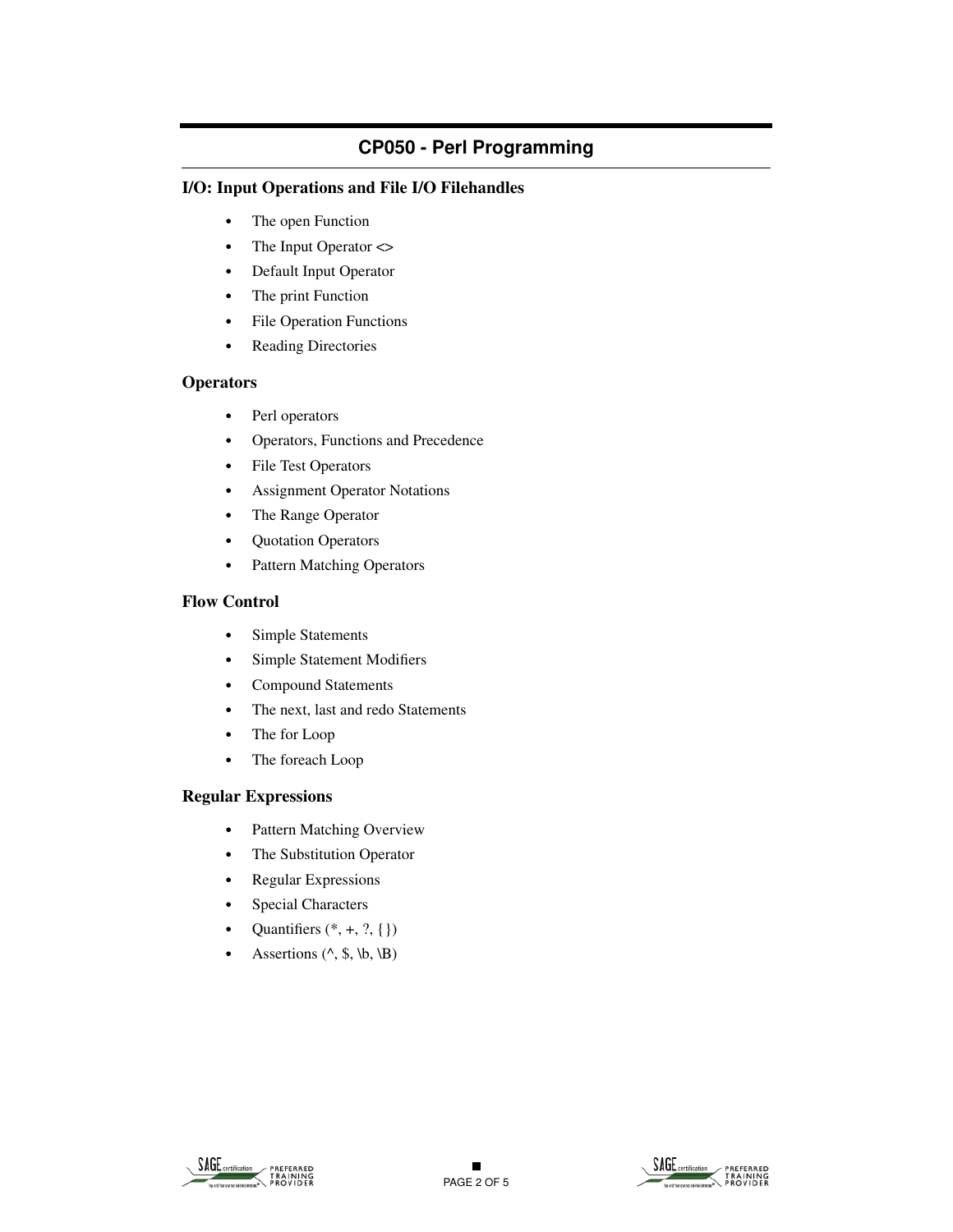#### **Subroutines**

- **•** Overview of Subroutines
- **•** Passing Arguments
- **•** Local Variables
- **•** Passing Names
- **•** Returning Values

#### **Quoting and Interpolation**

- **•** String Literals
- **•** Interpolation
- **•** Array Substitution
- **•** Backslashes and Single Quotes
- **•** Command Substitution
- **•** Here Documents

#### **References**

- **•** References
- **•** Creating References
- **•** Using References
- **•** Passing References as Arguments to Subroutines
- **•** Anonymous Composers
- **•** Hard References as Hash Keys
- **•** The Symbol Table

#### **Complex Data Structures**

- **•** Two-dimensional Arrays in Perl
- **•** Anonymous Arrays and Anonymous Hashes
- **•** Arrays of Arrays
- **•** Arrays of References
- **•** A Hash of Arrays
- **•** A Hash of Hashes



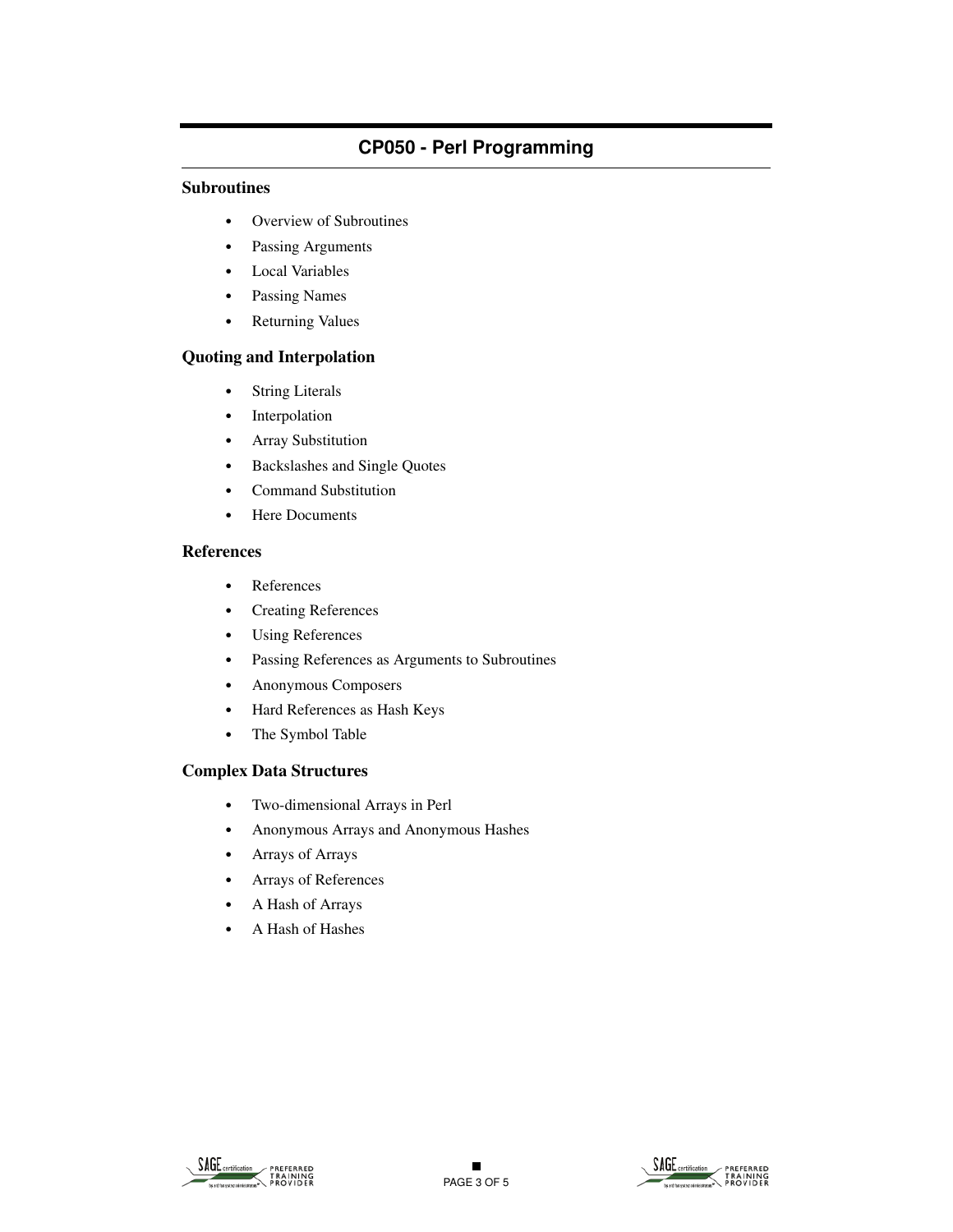#### **Packages and Modules**

- **•** Packages
- **•** BEGIN and END Routines
- **•** require vs. use
- **•** Modules
- **•** The bless Function

#### **Object-Oriented Programming in Perl**

- **•** What is Object-Oriented?
- **•** Why Use Object-Oriented Programming?
- **•** Classes, Objects, and Methods in Perl
- **•** Inheritance, the "is-a" Relationship
- **•** Containment, the "has-a" Relationship
- **•** Overloaded Operators
- **•** Destructors

#### **Advanced Regular Expressions**

- **•** Substrings
- **•** Substrings in List Context
- **•** RE Special Variables
- **•** RE Options
- **•** Multiline Res
- **•** Substituting with an Expression

#### **Binary Data Structures**

- **•** Variable-Length (Delimited) Fields
- **•** Variable vs. Fixed
- **•** Handling Binary Data
- **•** The pack() Function
- **•** The unpack() function
- The read () Function
- **•** C Data Structures